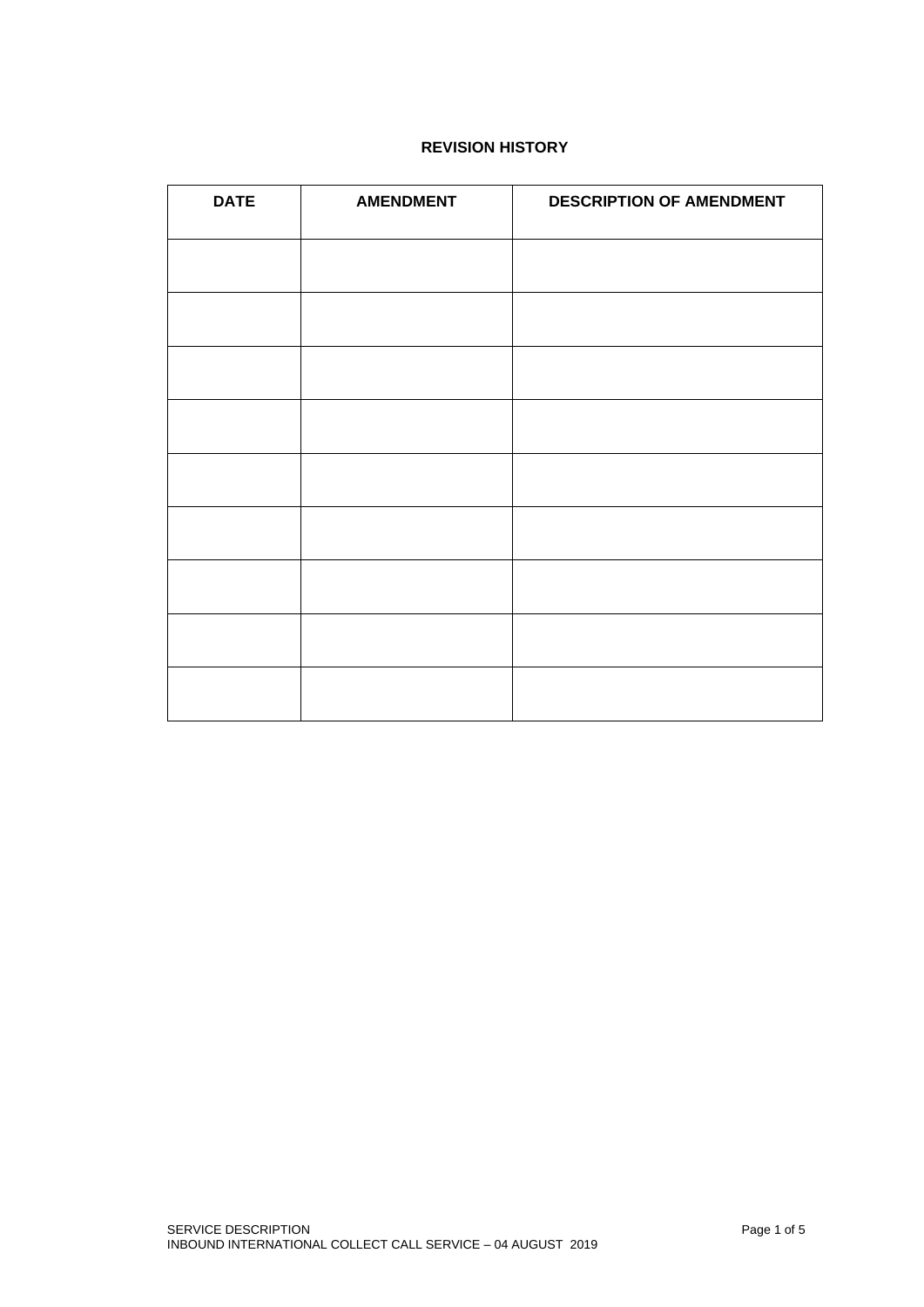### **SERVICE DESCRIPTION 3-2: INBOUND INTERNATIONAL COLLECT CALL ACCESS SERVICE**

#### **1 THE SERVICE**

The **Inbound International Collect Call Service** is a service provided by Batelco enabling the termination of an Inbound International Collect Calls to Called Local Parties who agree to accept and pay the charges for those calls, as further defined by the terms of this Service Description.

**Available to:** Public telecommunications operator with an individual NFL or MNO licence and one or more interconnection links with Batelco.

**Traffic:** Telephone Calls which originate outside of Bahrain only and are to be connected to a party which agrees to pay the charges.

**Reciprocal Service:** Not required.

### **2 DEFINITIONS**

Capitalised terms not defined in this Service Description are defined in the Dictionary. Terms defined in this Service Description are specific to it.

**Access Seeker** means the Licensed operator of the PSTN or Mobile Network directly connecting the Mobile Number or PSTN Number to which the Inbound International Collect Call is made.

**Called Local Party** means an Access Seeker Customer who agrees to accept and to pay the charges for an Inbound International Collect Call.

**Calling International Party** means the person located outside Bahrain who initiates an Inbound International Collect Call.

**Collect Call Assistance** means assistance by an operator at the International Operator Centre to facilitate a Calling International Party to complete an Inbound International Collect Call to a Called Local Party.

**Inbound International Collect Call** means a call, originating outside of Bahrain, that is initiated by a Calling International Party requesting connection to a Called Local Party on the basis that the Called Local Party accepts the call charges.

#### **3 TERMS**

#### **3.1 Access Provider**

Batelco is the Access Provider.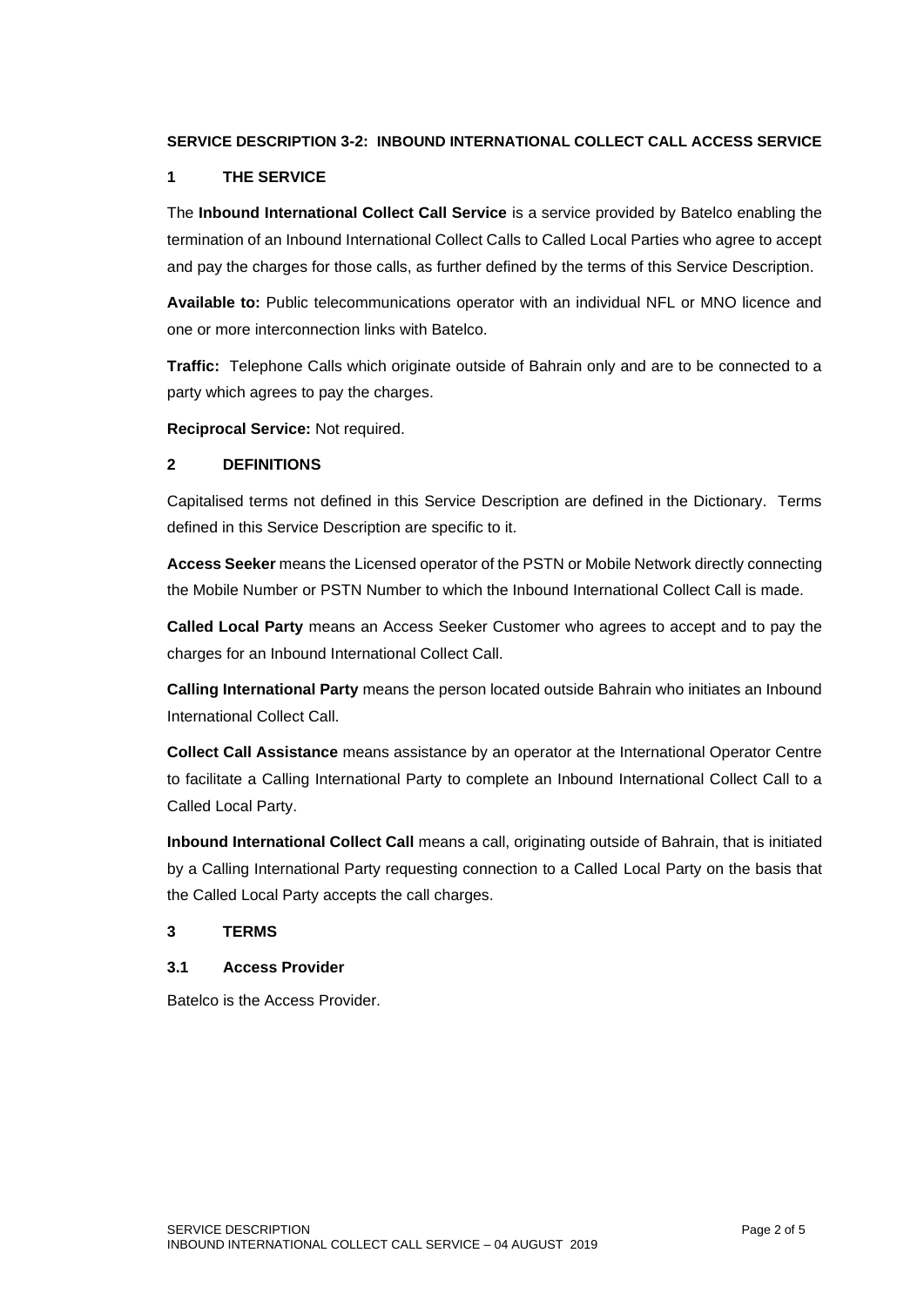### **3.2 Prerequisites**

Batelco shall not be obliged to supply the Service unless and until:

- (a) either the In-Span Interconnection Service or the Customer Sited Interconnection Service is provisioned;
- (b) the parties have established a Point of Interconnection at which the parties agree the Access Provider is to handover Inbound International Collect Calls to the Access Seeker; and
- (c) the parties have successfully completed any pre-commissioning testing requirements of such interconnect link service set out in the Joint Working Manual.

#### **3.3 Handover**

Subject to the Forecasting Procedures, if the Called Party agrees to accept and to pay the charges for the Inbound International Collect Call, Batelco must hand over the Inbound International Collect Call to the Access Seeker:

- (a) at the Point of Interconnection which is agreed in writing by Batelco and Access Seeker; and
- (b) in accordance with all applicable terms of this Services Description, the Supply Terms and relevant specifications notified by Batelco to the Access Seeker from time to time.

### **3.4 Declined Calls**

If either:

- (a) the International Call Centre is unable to contact the Called Party; or
- (b) the Called Local Party declines to accept and to pay the charges for the Inbound International Collect Call,

then Batelco shall not be obliged to provide any further carriage in respect of that call attempt.

#### **3.5 Echo Control**

Echo control will be provided in accordance with the Joint Working Manual.

#### **3.6 Signalling interconnection**

The transfer of signals to support the establishment, maintenance and clear down of the Inbound International Collect Calls will be via the signalling interconnection specified in the Joint Working Manual.

#### **3.7 Associated information signals**

(a) The Inbound International Collect Calls will be handed over to the Access Seeker at the relevant Point of Interconnection with information signals provided in the associated signalling system.